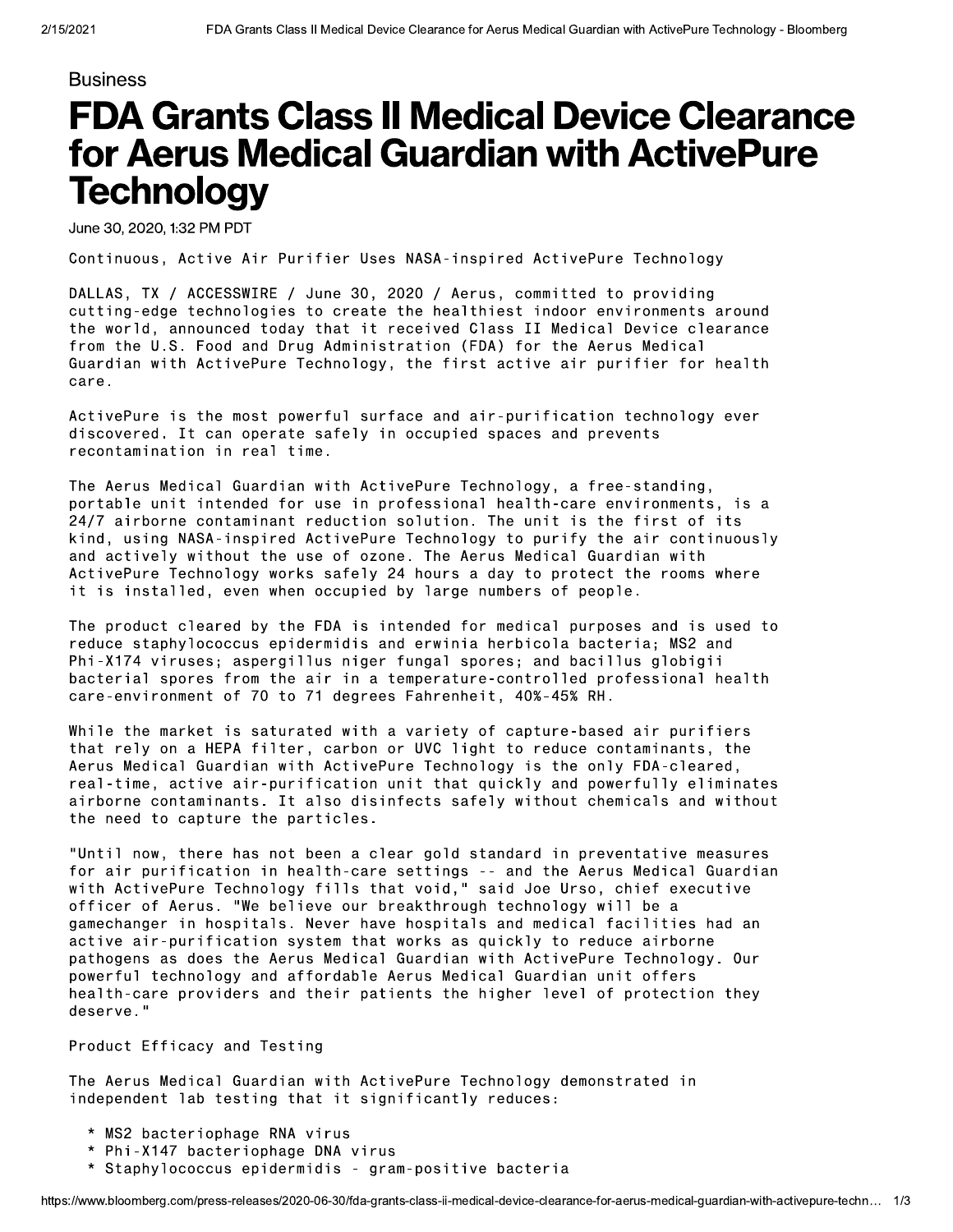- \* Erwinia herbicola gram-negative bacteria
- \* Aspergillus niger fungal mold
- \* Bacillus globigii bacterial mold

## Aerus Medical Guardian Technology

The Aerus Medical Guardian with ActivePure Technology provides continuous active surface and air purification through its unique, patented ActivePure Cell. An internal fan draws in air from the room where the unit is located. Air moves into the unit, where negative ions -- created from ion brushes -charge incoming contaminants so that the oppositely charged carbon-coated HEPA filter media can be more easily entrained from the passing air. As air exits the filter, it passes through the ActivePure Cell, which contains two ultraviolet bulbs and a proprietary metal-based photocatalyst. This catalyst, when exposed to the energy from the UV bulbs, creates hydroxyl radicals and super ions, which enter ambient air to oxidize, mineralize and convert organic compounds into nonorganic forms. The released particles, known as ActivePure Molecules, fill the entire air space of the room, rapidly seeking and destroying microscopic pathogens, including RNA viruses, DNA viruses, bacteria, mold and fungi. Whereas, passive technology, also known as capture, air purifiers require pathogens to pass through the device.

Air purification systems with ActivePure Technology are currently also used in international health systems, including in Brazil, Canada, Italy, Poland, Portugal, Spain and Thailand.

"ActivePure technology's lab results have always proven that the technology destroys airborne DNA viruses, RNA viruses and bacteria. However, historically the vast majority of the public looked to air purifiers to remove pollutants and allergens - until COVID-19," Urso said. "While the Aerus Medical Guardian with ActivePure Technology is intended for health-care facilities, the same technology can be found in six of our 99-plus products. And, it is affordable and available for as little as \$1-\$2 a square foot. ActivePure Technology works so differently from the other capture-based technologies. The differences are in the timeframe and efficacy. While a capture-based technology may eventually work, it will take much longer and not be as effective. Simply put, the fastest and most powerful air purifiers made contain ActivePure Technology. Speed makes all the difference. Why take that risk?"

For more information, please go to https://AerusMedical.com.

ABOUT ACTIVEPURE:

ActivePure is the global leader in active, continuous surface and air purification systems for health care, commercial and public facilities and residential applications. Evolving from early-stage NASA designs, ActivePure Technology quickly, proactively and continuously minimizes the number of contaminants on all indoor surfaces and in the air. The systems produce special hydroxyls and ions, ActivePure Molecules, that destroy contaminants on contact, reducing exposure to diseases, including RNA and DNA viruses. Independent scientific data repeatedly show that the patented ActivePure Technology is the most powerful air and surface purification solution ever discovered, reducing over 99% of surface microorganisms and airborne contaminants. The ActivePure badge, displayed across the world, provides all those who enter a space peace of mind, knowing there is continuous 24/7 surface and air protection. In 2020, the Aerus Medical Guardian was registered and cleared as an FDA Class II Medical Device. In 2017, ActivePure was recognized by the Space Foundation as the only surface and air-purification technology to effectively adapt and market technology originally developed for NASA to improve the quality of life for all humanity, and it was inducted into the Space Technology Hall of Fame. ActivePure Technology is designed, engineered and produced in the USA and is a division of Aerus Holdings, LLC. For more information, please visit https://www.ActivePure.com/.